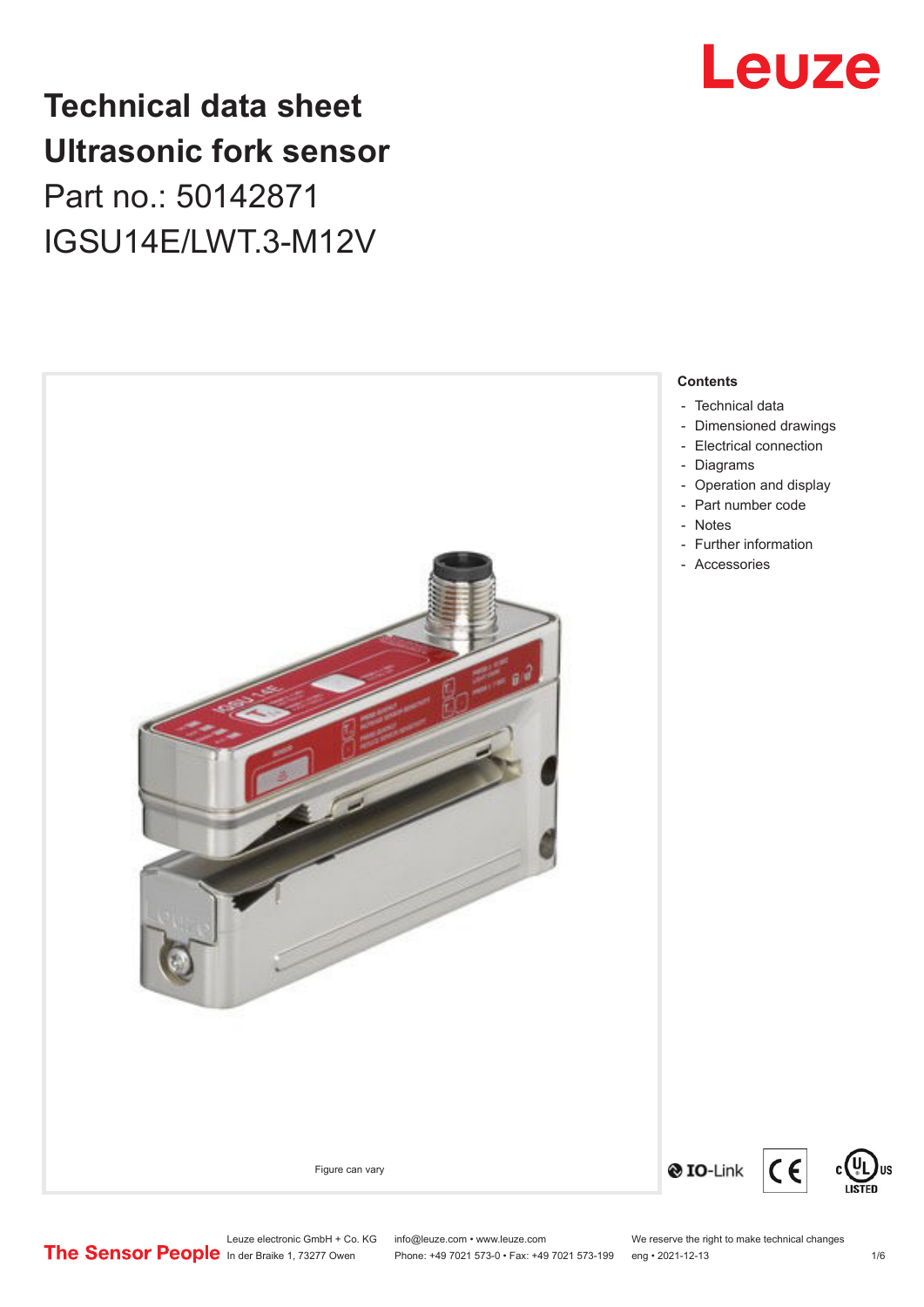## <span id="page-1-0"></span>**Technical data**

# Leuze

#### **Basic data**

|                             | Dasiy uau                                      |                                                  |  |
|-----------------------------|------------------------------------------------|--------------------------------------------------|--|
| Series                      |                                                | 14                                               |  |
| <b>Principle of physics</b> |                                                | <b>Ultrasonics</b>                               |  |
| <b>Application</b>          |                                                | Detection of non-transparent labels              |  |
|                             |                                                | Detection of transparent labels                  |  |
|                             | Label width, min.                              | 4 mm                                             |  |
|                             | Label gap, min.                                | 2 <sub>mm</sub>                                  |  |
|                             | <b>Medium</b>                                  | Transparent and not transparent                  |  |
|                             | <b>Special version</b>                         |                                                  |  |
|                             | <b>Special version</b>                         | easyTeach function                               |  |
|                             |                                                | Manual fine tuning of the switching<br>threshold |  |
|                             |                                                | Teach input                                      |  |
|                             |                                                | Warning output                                   |  |
|                             |                                                |                                                  |  |
|                             | <b>Electrical data</b>                         |                                                  |  |
|                             | <b>Protective circuit</b>                      | Polarity reversal protection                     |  |
|                             |                                                | Short circuit protected                          |  |
|                             |                                                |                                                  |  |
|                             | Performance data                               |                                                  |  |
|                             | Supply voltage U <sub>R</sub>                  | 18  30 V, DC                                     |  |
|                             | <b>Residual ripple</b>                         | 0  10 %, From U <sub>B</sub>                     |  |
|                             | <b>Open-circuit current</b>                    | 0  60 mA, Typical value                          |  |
|                             |                                                |                                                  |  |
|                             | Inputs                                         |                                                  |  |
|                             | Number of teach inputs                         | 1 Piece(s)                                       |  |
|                             |                                                |                                                  |  |
|                             | <b>Teach inputs</b>                            |                                                  |  |
|                             | <b>Type</b>                                    | Teach input                                      |  |
|                             | <b>Voltage type</b>                            | DC                                               |  |
|                             | <b>Switching voltage</b>                       | high: ≥9V                                        |  |
|                             |                                                | Low: $\leq 2V$                                   |  |
|                             | Input resistance                               | $15,000 \Omega$                                  |  |
|                             |                                                |                                                  |  |
|                             | Teach input 1<br><b>Active switching state</b> |                                                  |  |
|                             |                                                | High                                             |  |
|                             | Outputs                                        |                                                  |  |
|                             | Number of digital switching outputs 2 Piece(s) |                                                  |  |
|                             |                                                |                                                  |  |
|                             | <b>Switching outputs</b>                       |                                                  |  |
|                             | Type                                           | Digital switching output                         |  |
|                             | Voltage type                                   | DC                                               |  |
|                             | Switching current, max.                        | 100 mA                                           |  |
|                             | <b>Switching voltage</b>                       | high: $\geq (U_{B} - 2V)$                        |  |
|                             |                                                | Low: $\leq 2V$                                   |  |
|                             | Load capacity                                  | $0.01 \mu F$                                     |  |
|                             |                                                |                                                  |  |
|                             |                                                |                                                  |  |

**Switching output 1 Switching element** Transistor, Push-pull

**Switching output 2**

**Switching principle** IO-Link / PNP light switching (switching in the gap), NPN dark switching (switching on the label)

**Switching element** Transistor, Push-pull **Switching principle active low (normal operation high, event** case low)

| <b>Timing</b>                                    |                                                |  |  |
|--------------------------------------------------|------------------------------------------------|--|--|
| Switching frequency                              | 2,000 Hz                                       |  |  |
| <b>Response time</b>                             | 0.2 <sub>ms</sub>                              |  |  |
| Readiness delay                                  | 300 ms                                         |  |  |
| Conveyor speed during teach-in                   | $50$ m/min                                     |  |  |
|                                                  |                                                |  |  |
| Interface                                        |                                                |  |  |
| <b>Type</b>                                      | IO-Link                                        |  |  |
|                                                  |                                                |  |  |
| <b>IO-Link</b>                                   |                                                |  |  |
| <b>COM</b> mode                                  | COM <sub>3</sub>                               |  |  |
| Profile                                          | Smart sensor profile                           |  |  |
| Min. cycle time                                  | $COM3 = 0.5$ ms                                |  |  |
| <b>Frame type</b>                                | 2.5                                            |  |  |
| <b>Specification</b>                             | V1.1                                           |  |  |
| Device ID                                        | 2510                                           |  |  |
| <b>SIO-mode support</b>                          | Yes                                            |  |  |
| <b>Connection</b>                                |                                                |  |  |
| <b>Number of connections</b>                     |                                                |  |  |
|                                                  | 1 Piece(s)                                     |  |  |
| <b>Connection 1</b>                              |                                                |  |  |
| <b>Function</b>                                  | Signal IN                                      |  |  |
|                                                  | Signal OUT                                     |  |  |
|                                                  | Voltage supply                                 |  |  |
| <b>Type of connection</b>                        | Connector                                      |  |  |
| <b>Thread size</b>                               | M12                                            |  |  |
| Type                                             | Male                                           |  |  |
| <b>Material</b>                                  | Metal                                          |  |  |
| No. of pins                                      | 5 -pin                                         |  |  |
| Encoding                                         | A-coded                                        |  |  |
| <b>Plug outlet</b>                               | Vertical (perpendicular to belt move-          |  |  |
|                                                  | ment)                                          |  |  |
| Mechanical data                                  |                                                |  |  |
|                                                  | Fork                                           |  |  |
| Design                                           |                                                |  |  |
| <b>Mouth width</b>                               | 4 mm                                           |  |  |
| Mouth depth                                      | 80 mm<br>22 mm x 46.9 mm x 96 mm               |  |  |
| Dimension (W x H x L)<br><b>Housing material</b> | Metal                                          |  |  |
| <b>Metal housing</b>                             |                                                |  |  |
| Net weight                                       | Diecast zinc, galvanic nickel coating<br>270 g |  |  |
| <b>Housing color</b>                             | Silver                                         |  |  |
| Type of fastening                                | Mounting thread                                |  |  |
|                                                  | Through-hole mounting                          |  |  |
|                                                  |                                                |  |  |
| <b>Operation and display</b>                     |                                                |  |  |
| Type of display                                  | LED                                            |  |  |
| <b>Number of LEDs</b>                            | 4 Piece(s)                                     |  |  |
| <b>Operational controls</b>                      | Control buttons                                |  |  |
| Function of the operational control              | Dynamic teach on label carrier and label       |  |  |
|                                                  |                                                |  |  |
| <b>Environmental data</b>                        |                                                |  |  |
| Ambient temperature, operation                   | 060 °C                                         |  |  |
| Ambient temperature, storage                     | $-4070 °C$                                     |  |  |
|                                                  |                                                |  |  |
|                                                  |                                                |  |  |

Leuze electronic GmbH + Co. KG info@leuze.com • www.leuze.com We reserve the right to make technical changes<br> **The Sensor People** In der Braike 1, 73277 Owen Phone: +49 7021 573-0 • Fax: +49 7021 573-199 eng • 2021-12-13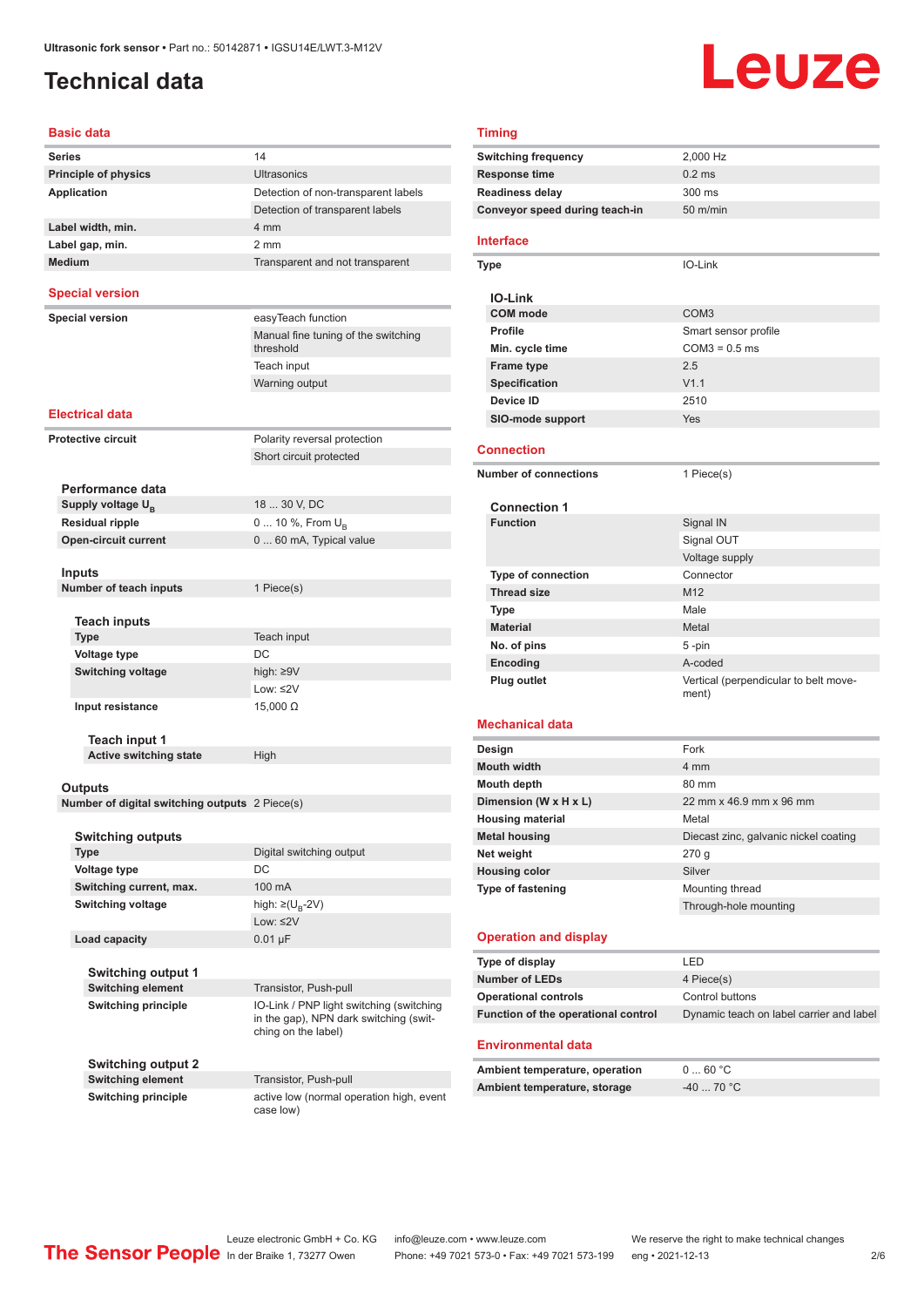## <span id="page-2-0"></span>**Technical data**

## Leuze

#### **Certifications**

| Degree of protection     | IP 65                     |
|--------------------------|---------------------------|
| <b>Protection class</b>  | Ш                         |
| <b>Certifications</b>    | c UL US                   |
| <b>Standards applied</b> | EN 60947-5-2:2007+A1:2012 |
| US patents               | US 6.314.054 B            |
|                          |                           |

#### **Classification**

| <b>Customs tariff number</b> | 85365019 |
|------------------------------|----------|
| eCl@ss 5.1.4                 | 27272801 |
| eCl@ss 8.0                   | 27272801 |
| eCl@ss 9.0                   | 27272801 |
| eCl@ss 10.0                  | 27272801 |
| eCl@ss 11.0                  | 27272801 |
| <b>ETIM 5.0</b>              | EC001847 |
| <b>ETIM 6.0</b>              | EC001847 |
| <b>ETIM 7.0</b>              | EC001848 |

## **Dimensioned drawings**

All dimensions in millimeters



- M12x1 A Sensor marking (center of label tape)
	- B Control button
	- C LED indicator
	- D Control button

## **Electrical connection**

**Connection 1**

| <b>Function</b>           | Signal IN      |
|---------------------------|----------------|
|                           | Signal OUT     |
|                           | Voltage supply |
| <b>Type of connection</b> | Connector      |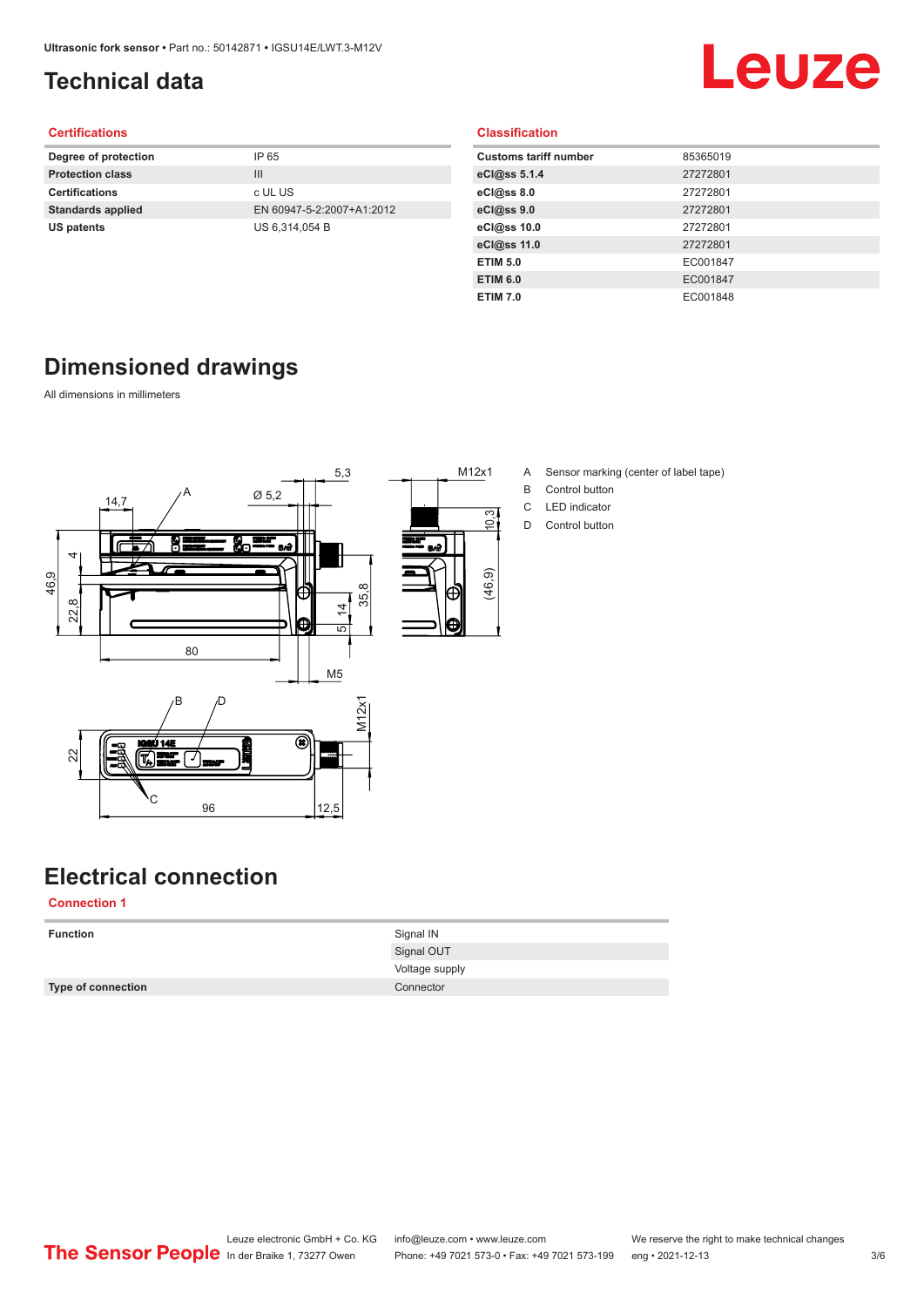## <span id="page-3-0"></span>**Electrical connection**

## Leuze

#### **Connection 1**

| <b>Thread size</b> | M12                                       |
|--------------------|-------------------------------------------|
| <b>Type</b>        | Male                                      |
| <b>Material</b>    | Metal                                     |
| No. of pins        | $5$ -pin                                  |
| Encoding           | A-coded                                   |
| Plug outlet        | Vertical (perpendicular to belt movement) |

#### **Pin Pin assignment**

| 1              | V+              |
|----------------|-----------------|
| $\overline{2}$ | <b>OUT WARN</b> |
| 3              | <b>GND</b>      |
| $\overline{4}$ | IO-Link / OUT 1 |
| 5              | Teach-in        |



### **Diagrams**

Repeatability as a function of the conveyor speed



- x Conveyor speed [m/min]
- y Repeatability [mm]
- NOTE Example process of a paper-label-on-paper-carrier combination (label length = 89.7 mm, label gap = 2 mm)

## **Operation and display**

| <b>LED</b> |             | Display                  | <b>Meaning</b>                    |
|------------|-------------|--------------------------|-----------------------------------|
|            | ON          | Green, continuous light  | Operational readiness             |
|            | 2 OUT       | Yellow, continuous light | Switching signal in the label gap |
|            | <b>WARN</b> | Red, continuous light    | Teach error                       |
|            | <b>ALC</b>  | Yellow, continuous light | Tracking function active          |

## **Part number code**

Part designation: **AAA14E/BCD.EEE-FFF**

**AAA14E Operating principle / construction**

GSU14E: Ultrasonic fork sensor IGSU14E: Ultrasonic fork sensor with integrated easyTeach function GSX14E: Fork sensor, ultrasonic/optical combination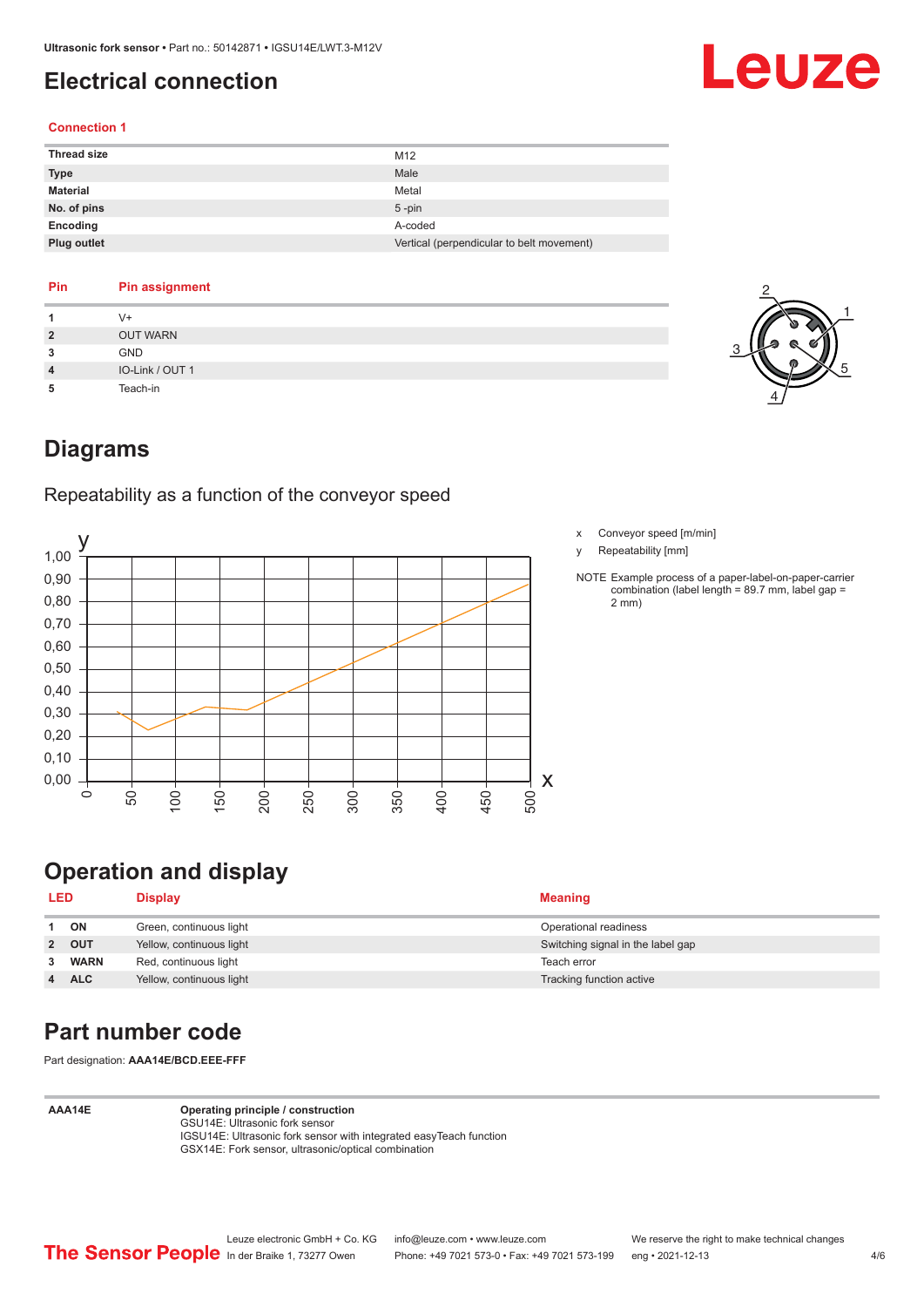### <span id="page-4-0"></span>**Part number code**



| B           | Switching output / function OUT 1/IN: Pin 4<br>6: push-pull switching output, PNP light switching (switching in the gap), NPN dark switching (switching on the label)<br>G: Push-pull switching output, PNP dark switching (switching on the label), NPN light switching (switching in the gap)<br>1: IO-Link / NPN light switching (switching in the gap), PNP dark switching (switching on the label)<br>L: IO-Link / PNP light switching (switching in the gap), NPN dark switching (switching on the label) |
|-------------|-----------------------------------------------------------------------------------------------------------------------------------------------------------------------------------------------------------------------------------------------------------------------------------------------------------------------------------------------------------------------------------------------------------------------------------------------------------------------------------------------------------------|
| c           | Switching output / function OUT 2/IN: pin 2<br>6: push-pull switching output, PNP light switching (switching in the gap), NPN dark switching (switching on the label)<br>G: Push-pull switching output, PNP dark switching (switching on the label), NPN light switching (switching in the gap)<br>W: warning output                                                                                                                                                                                            |
| D           | Switching output / function OUT 3/IN: Pin 5<br>$T:$ teach-in                                                                                                                                                                                                                                                                                                                                                                                                                                                    |
| EEE         | Equipment<br>3: teach-in via button<br>SD: Splice inspection                                                                                                                                                                                                                                                                                                                                                                                                                                                    |
| <b>FFF</b>  | <b>Electrical connection</b><br>M12: M12 connector, 5-pin (horizontal plug outlet)<br>M12V: M12 connector, 5-pin (vertical plug outlet)                                                                                                                                                                                                                                                                                                                                                                         |
| <b>Note</b> |                                                                                                                                                                                                                                                                                                                                                                                                                                                                                                                 |
|             | $\&$ A list with all available device types can be found on the Leuze website at www.leuze.com.                                                                                                                                                                                                                                                                                                                                                                                                                 |

### **Notes**

| Observe intended use!                                                                                                                                                                                                      |
|----------------------------------------------------------------------------------------------------------------------------------------------------------------------------------------------------------------------------|
| $\%$ This product is not a safety sensor and is not intended as personnel protection.<br>§ The product may only be put into operation by competent persons.<br>§ Only use the product in accordance with its intended use. |



## **Further information**

- The push-pull switching outputs must not be connected in parallel.
- The label material used determines the achievable precision and the reliability of gap detection between labels.
- To achieve high repeatability, the label tape must be slightly under tension on the lower fork.